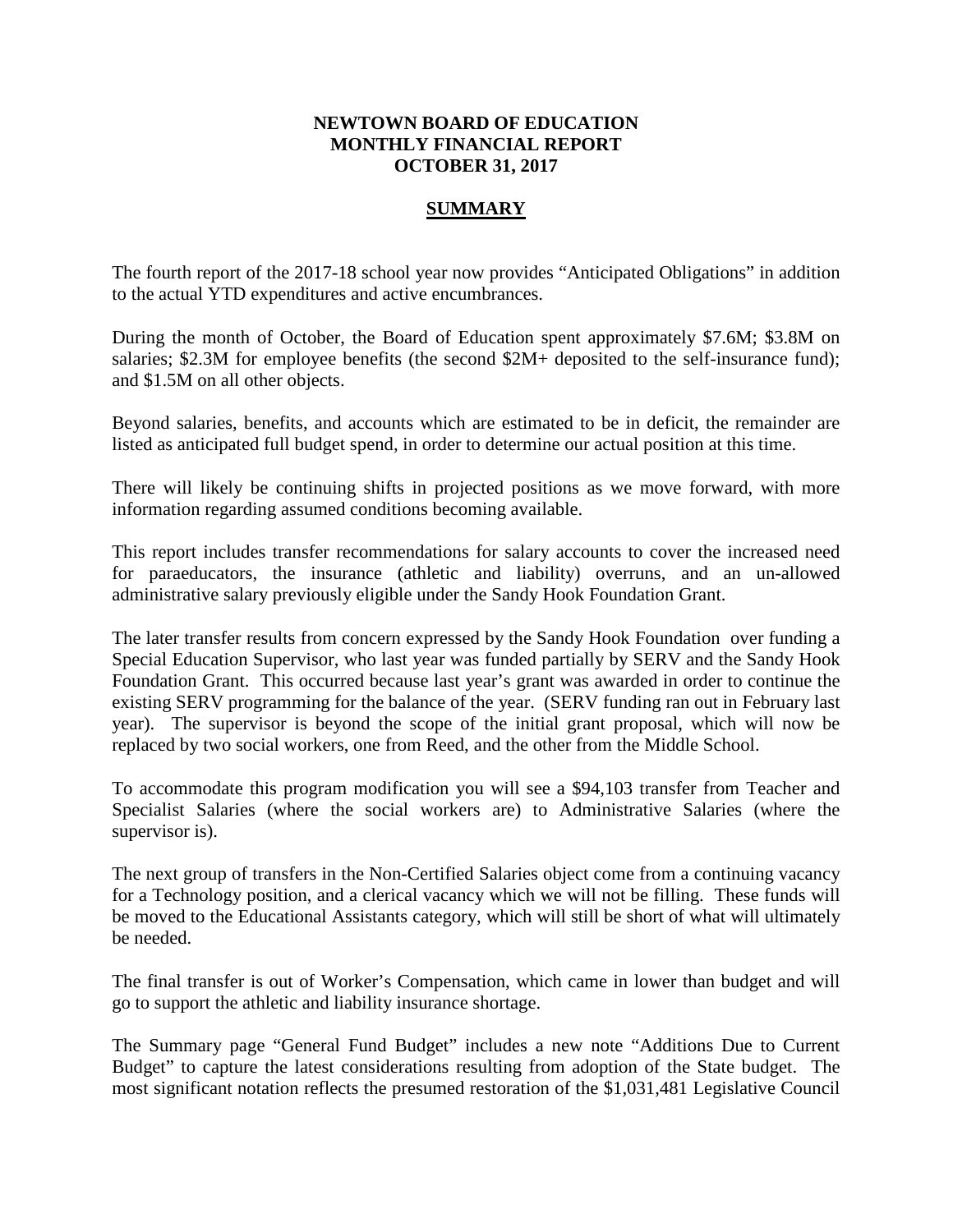budget reduction, based on the belief that the School District would receive this much in a new special education grant proposed in the Governor's budget. This did not happen, and the April 5, 2017 Council meeting minutes promised restoration if this did not materilize. These funds will be applied to the "Other Purchased Services" object, and more specifically to the "Tuition-Out of District" sub object where this amount was reduced from the budget.

The second notation identifies the amount of money needed to cover the Boards assumption of the SSO program included in its' budget in accordance with a subsequent agreement with the Newtown Police Department. The funding will be forthcoming while different details of the methodology of such are being discussed. The majority of these funds will cover the shortage indicated in the Salaries line more specifically the 'Attendance & Security Salaries' sub object. A portion of the funds will also go to the required FICA and Medicare accounts.

Without these funds being applied, the district will be in a \$1.8M shortage position. With these funds, the shortage will be in the neighborhood of a half a million dollars. This estimated position is consistent with the September prediction, noting the problem areas related to unanticipated and unbudgeted special services requirements. Since September, out of district tuition has risen by another \$185,000.

The noted addition on the Summary page also affect the 'Offsetting Revenue Included in Anticipated Obligations' schedule. In that report it is a noted reduction to the budget amount by \$1,031,481 which then flows to the financial report reducing the same amount from anticipated offset, clearly indicating the result of this budget cut.

The budget is clearly unbalanced at this time. It is critical that the restoration of special education funding occur. It is also incumbent on us to maintain the 25% expenditure hold along with controlling costs in other areas as much as possible.

While the Board of Finance and Legislative Council are aware of our condition, it may be probable that we consider asking for assistance later in the year, once we are through the winter months.

On the Revenue side, we have received some additional tuition along with all the High School fees that were due (Parking and Pay to Participate).

The budget will continue to be closely monitored with any further issues being brought forward, as soon as possible.

Ron Bienkowski Director of Business November 13, 2017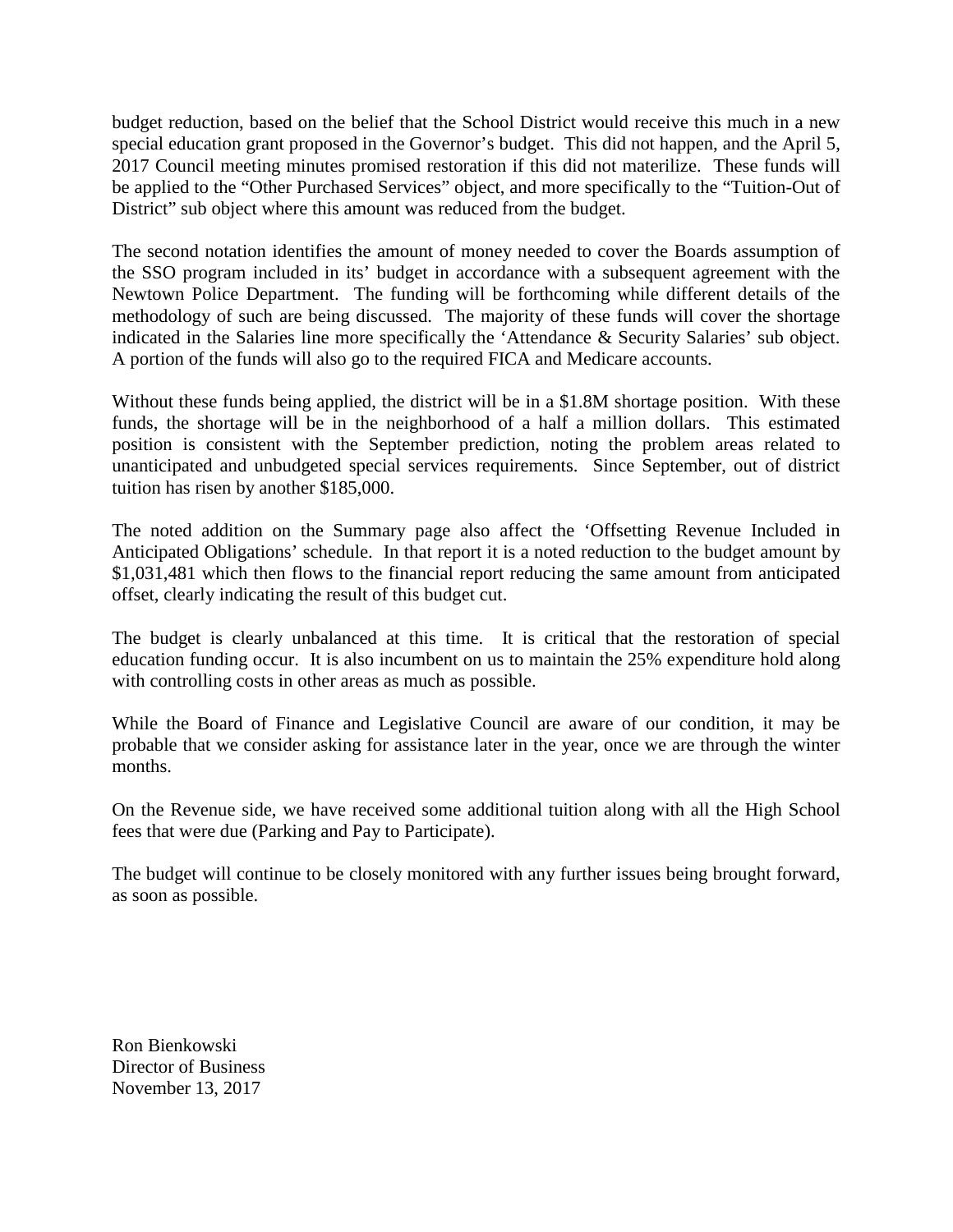## **TERMS AND DEFINITIONS**

The Newtown Board of Education's Monthly Financial Report provides summary financial information in the following areas:

- $\bullet$  Object Code a service or commodity obtained as the result of a specific expenditure defined by eight categories: Salaries, Employee Benefits, Professional Services, Purchased Property Services, Other Purchased Services, Supplies, Property, and Miscellaneous.
- Expense Category further defines the type of expense by Object Code
- Expended 2016-17 unaudited expenditures from the prior fiscal year (for comparison purposes)
- Approved Budget indicates a town approved financial plan used by the school district to achieve its goals and objectives.
- YTD Transfers identified specific cross object codes requiring adjustments to provide adequate funding for the fiscal period. This includes all transfers made to date. (None at this time)
- Current Transfers identifies the recommended cross object codes for current month action. (None proposed at this time)
- Current Budget adjusts the Approved Budget calculating adjustments  $(+)$  or  $-)$  to the identified object codes.
- Year-To-Date Expended indicates the actual amount of cumulative expenditures processed by the school district through the month-end date indicated on the monthly budget summary report.
- Encumbered indicates approved financial obligations of the school district as a result of employee salary contracts, purchasing agreements, purchase orders, or other identified obligations not processed for payment by the date indicated on the monthly budget summary report.
- Balance calculates object code account balances subtracting expenditures and encumbrances from the current budget amount indicating accounts with unobligated balances or shortages.
- Anticipated Obligation is a column which provides a method to forecast expense category fund balances that have not been approved via an encumbrance, but are anticipated to be expended or remain with an account balance to maintain the overall budget funding level. Receivable revenue (i.e., grants) are included in this column which has the effect of netting the expected expenditure.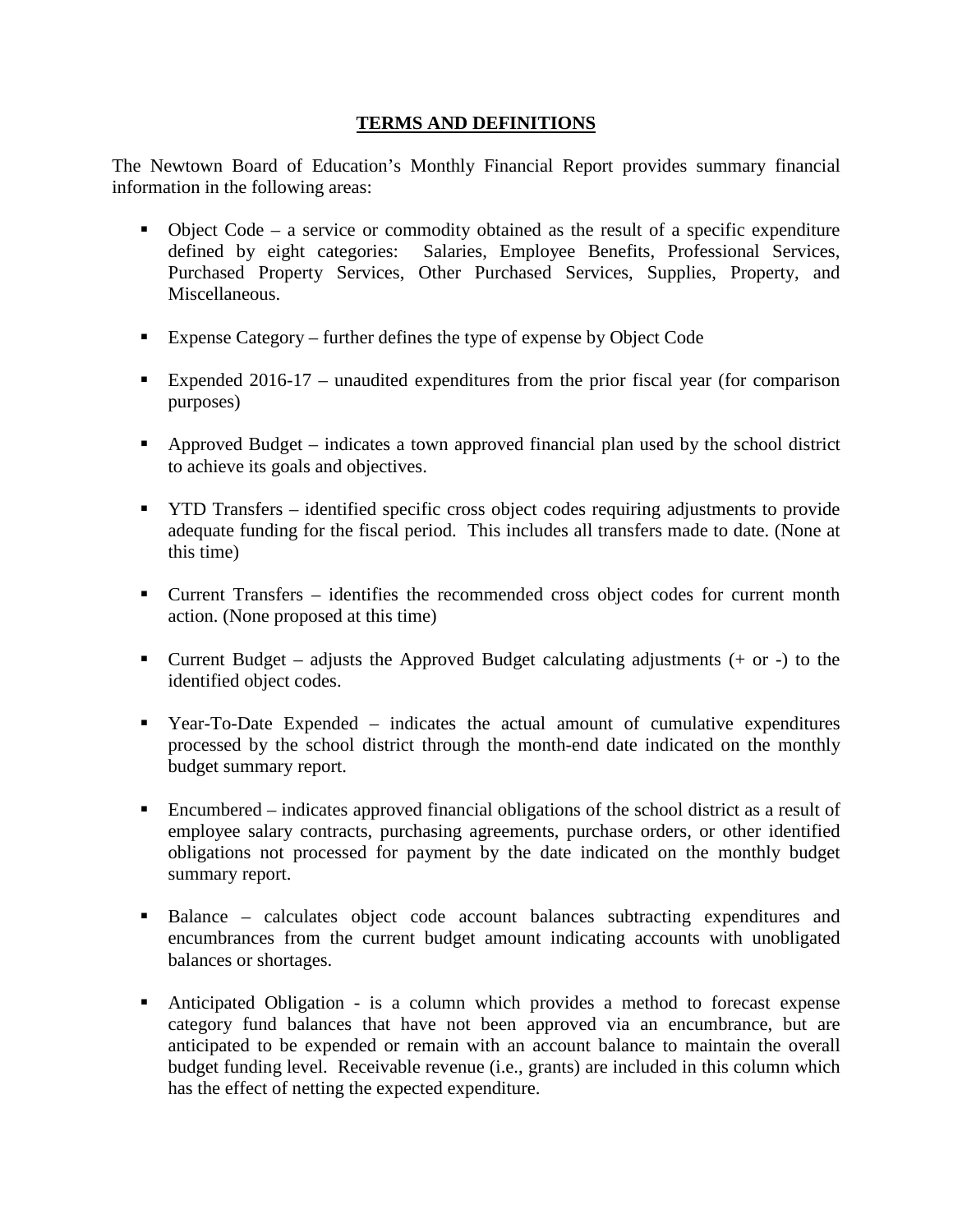Projected Balance - calculates the object code balances subtracting the Anticipated Obligations. These balances will move up and down as information is known and or decisions are anticipated or made about current and projected needs of the district.

The monthly budget summary report also provides financial information on the State of Connecticut grant reimbursement programs (Excess Cost and Agency Placement Grants and Magnet Grant Transportation). These reimbursement grants/programs are used to supplement local school district budget programs as follows:

Excess Cost Grant – (Current Formula) this State of Connecticut reimbursement grant is used to support local school districts for education costs of identified special education students whose annual education costs exceed local prior year per pupil expenditure by 4 ½. Students placed by the Department of Child and Family Services (DCF) are reimbursed after the school district has met the prior year's per pupil expenditure. School districts report these costs annually in December and March of each fiscal year. State of Connecticut grant calculations are determined by reimbursing eligible costs (60%-100%) based on the SDE grant allocation and all other town submittals.

Magnet Transportation Grant – provides reimbursement of \$1,300 for local students attending approved Magnet school programs. The budgeted grant is \$62,400 for this year.

The last portion of the monthly budget summary reports school generated revenue that are anticipated revenue to the Town of Newtown. Fees and charges include:

- Local Tuition amounts the board receives from non-residents who pay tuition to attend Newtown schools. Primarily from staff members.
- $\blacksquare$  High school fees for three identified programs 1) high school sports participation fees, 2) parking permit fees and 3) child development fees.
- The final revenue is miscellaneous fees, which constitute refunds, rebates, prior year claims, etc.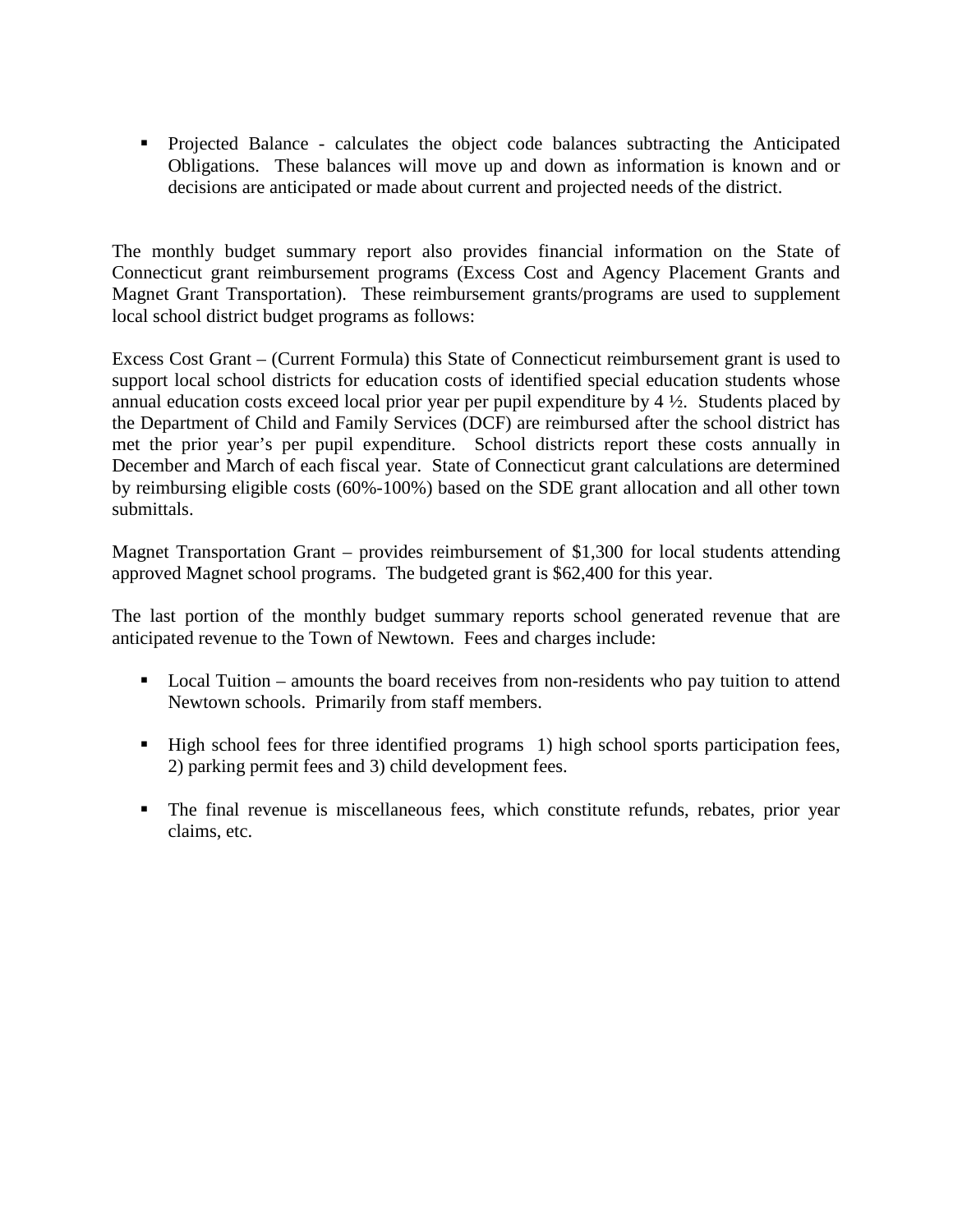## 2017-18 BUDGET SUMMARY REPORT

FOR THE MONTH ENDING - OCTOBER 31, 2017

| <b>OBJECT</b><br><b>CODE</b> | <b>EXPENSE CATEGORY</b>                                                                                                                                |               | <b>EXPENDED</b><br>2016 - 2017 |               | <b>APPROVED</b><br><b>BUDGET</b> | <b>YTD</b><br><b>TRANSFERS</b><br>$2017 - 2018$ |        | <b>CURRENT</b><br><b>TRANSFERS</b> |        | <b>CURRENT</b><br><b>BUDGET</b> |      | <b>YTD</b><br><b>EXPENDITURE</b> |      | <b>ENCUMBER</b>                        |      | <b>BALANCE</b>              |      | <b>ANTICIPATED PROJECTED</b><br><b>OBLIGATIONS</b> |     | <b>BALANCE</b>           |
|------------------------------|--------------------------------------------------------------------------------------------------------------------------------------------------------|---------------|--------------------------------|---------------|----------------------------------|-------------------------------------------------|--------|------------------------------------|--------|---------------------------------|------|----------------------------------|------|----------------------------------------|------|-----------------------------|------|----------------------------------------------------|-----|--------------------------|
|                              | <b>GENERAL FUND BUDGET</b>                                                                                                                             |               |                                |               |                                  |                                                 |        |                                    |        |                                 |      |                                  |      |                                        |      |                             |      |                                                    |     |                          |
| 100                          | <b>SALARIES</b>                                                                                                                                        | <sup>S</sup>  | 45.552.910                     |               | $$46,819,455$ \;                 | $(10,000)$ \$                                   |        |                                    |        | $-$ \$ 46,809,455 \$            |      |                                  |      | 10,323,859 \$ 35,251,388 \$            |      | $1,234,208$ \$              |      | $1,471,169$ \$                                     |     | (236,961)                |
| 200                          | <b>EMPLOYEE BENEFITS</b>                                                                                                                               | <sup>S</sup>  | 11,471,657                     |               | $$11,630,322$ \ \$               | $\sim$                                          | - \$   |                                    |        | $(13,000)$ \$ 11,617,322 \$     |      | 5,731,501 \$                     |      | 4,588,066 \$                           |      | 1,297,755 \$                |      | 1,321,716 \$                                       |     | (23,961)                 |
| 300                          | <b>PROFESSIONAL SERVICES</b>                                                                                                                           | $\mathbb{S}$  | 768,820                        | \$            | 863,121 \$                       |                                                 | $-$ \$ | $- S$                              |        | 863,121 \$                      |      | 210,951 \$                       |      | 213,462 \$                             |      | 438,708 \$                  |      | 432,657 \$                                         |     | 6,051                    |
| 400                          | PURCHASED PROPERTY SERV.                                                                                                                               | S.            | 2,349,864                      |               | $$1,877,822$ \ \$                |                                                 | $-$ \$ |                                    | $-$ \$ | 1.877.822 \$                    |      | 739,329 \$                       |      | 563,663 \$                             |      | 574,830 \$                  |      | 561,500 \$                                         |     | 13,330                   |
| 500                          | <b>OTHER PURCHASED SERVICES</b>                                                                                                                        | <sup>\$</sup> | 8,656,242                      | $\mathcal{S}$ | 7,606,000 \$                     | 10,000 \$                                       |        | 13,000                             | - \$   | 7,629,000 \$                    |      | 3,276,050                        | - \$ |                                        |      | 5,929,819 \$ (1,576,869) \$ |      |                                                    |     | 20,000 \$ (1,596,869)    |
| 600                          | <b>SUPPLIES</b>                                                                                                                                        | <sup>\$</sup> | 3,832,662                      |               | $$3,573,732$ \;                  |                                                 | $-$ \$ |                                    | $-$ \$ | 3,573,732 \$                    |      | 983,415 \$                       |      | 165,992                                | -S   | 2,424,325 \$                |      | 2,430,949 \$                                       |     | (6,624)                  |
| 700                          | <b>PROPERTY</b>                                                                                                                                        | <sup>\$</sup> | 874,846                        | <sup>\$</sup> | 556.850 \$                       |                                                 | $-$ \$ | $- S$                              |        | 556,850 \$                      |      | 319,884 \$                       |      | 42,966 \$                              |      | 194,000 \$                  |      | 191,354 \$                                         |     | 2,646                    |
| 800                          | <b>MISCELLANEOUS</b>                                                                                                                                   | S.            | 60,122                         | <sup>\$</sup> | 68,655 \$                        |                                                 | $-$ \$ | $-$ \$                             |        | 68,655 \$                       |      | 48,699 \$                        |      | $1,476$ \$                             |      | 18,481 \$                   |      | 17,000 \$                                          |     | 1,481                    |
|                              | <b>TOTAL GENERAL FUND BUDGET</b>                                                                                                                       | <sup>\$</sup> |                                |               | 73,567,123 \$72,995,957 \$       |                                                 | $-$ \$ |                                    |        | $-$ \$ 72,995,957 \$            |      | 21,633,687                       |      | $$46,756,833 \quad $4,605,438 \quad $$ |      |                             |      |                                                    |     | 6,446,345 \$ (1,840,908) |
|                              | <b>TRANSFER NON-LAPSING</b>                                                                                                                            | \$            | 97,942                         |               |                                  |                                                 |        |                                    |        |                                 |      |                                  |      |                                        |      |                             |      |                                                    |     |                          |
|                              | <b>GRAND TOTAL</b>                                                                                                                                     | -S            |                                |               | 73,665,065 \$72,995,957 \$       |                                                 | $-$ \$ |                                    |        | \$72,995,957                    | - \$ | 21,633,687                       | -S   | 46,756,833                             | - \$ | 4,605,438                   | - \$ | 6,446,345                                          |     | \$(1,840,908)            |
|                              |                                                                                                                                                        |               | (Unaudited)                    |               |                                  |                                                 |        |                                    |        |                                 |      |                                  |      |                                        |      |                             |      |                                                    |     |                          |
|                              | <b>Additions 'DUE" to Current Budget:</b><br>Special Education Grant Restoration - (State did not implement)<br><b>School Security Officer Program</b> |               |                                | <sup>\$</sup> | 1.031.481<br>313,236             |                                                 |        |                                    |        |                                 |      |                                  |      |                                        |      |                             |      |                                                    | \$. | 1,031,481<br>313,236     |
|                              | Revised Total General Fund Budget - Proposed                                                                                                           |               |                                |               | $$74,340,674$ \;                 | $\sim$                                          | - S    |                                    |        | \$72,995,957                    |      | 21,633,687                       | -S   | 46,756,833                             |      | 4.605.438                   |      | 6,446,345                                          |     | (496,191)                |
|                              |                                                                                                                                                        |               |                                |               |                                  |                                                 |        |                                    |        |                                 |      |                                  |      |                                        |      |                             |      |                                                    |     |                          |

Balance After Adjustment  $\qquad$  \$ (496,191)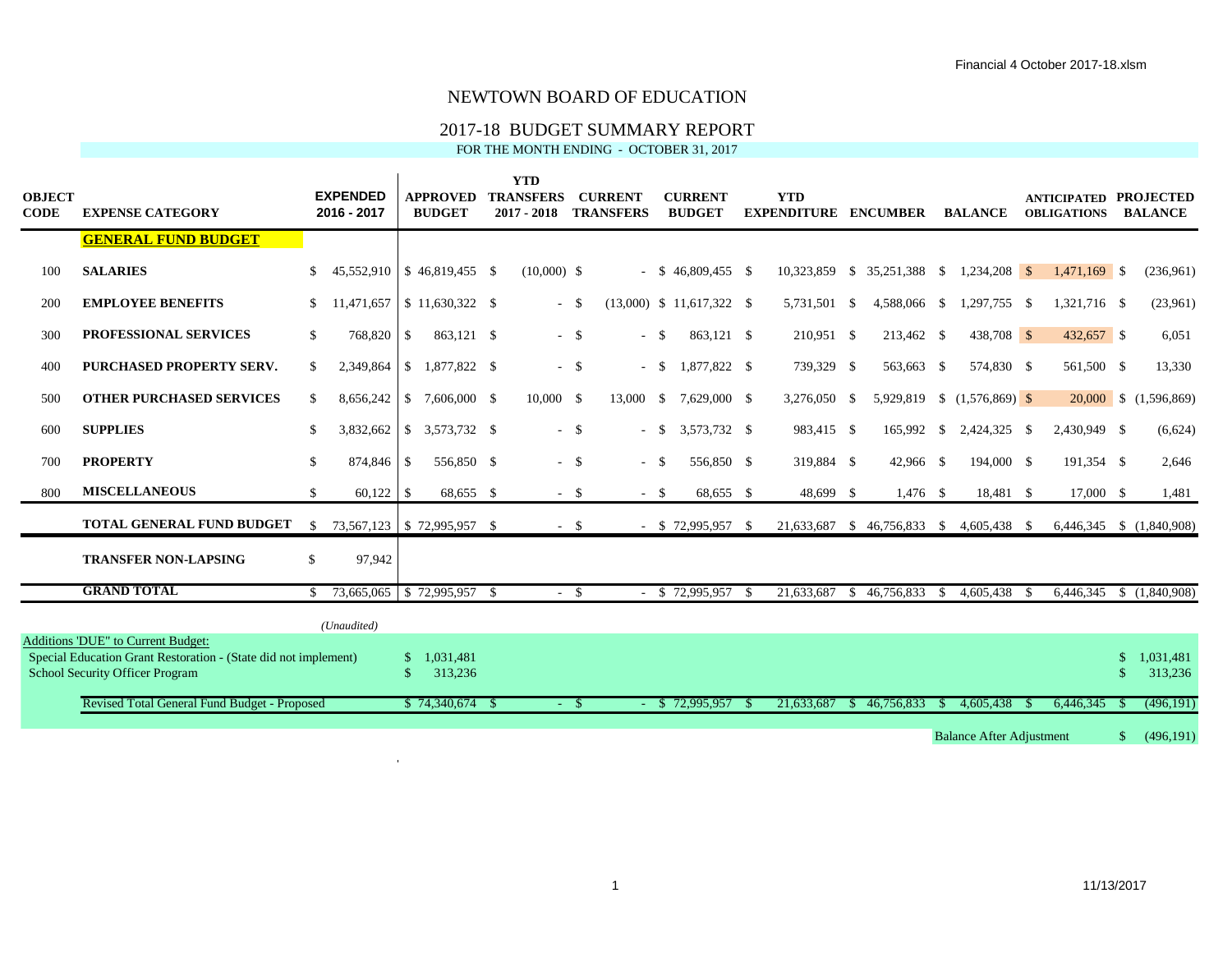## 2017-18 BUDGET SUMMARY REPORT

FOR THE MONTH ENDING - OCTOBER 31, 2017

| <b>OBJECT</b><br><b>CODE</b> | <b>EXPENSE CATEGORY</b>                     |               | <b>EXPENDED</b><br>2016 - 2017      |                          | <b>APPROVED</b><br><b>BUDGET</b>  | <b>YTD</b><br><b>TRANSFERS</b><br>$2017 - 2018$ |        | <b>CURRENT</b><br><b>TRANSFERS</b> |               | <b>CURRENT</b><br><b>BUDGET</b> | <b>YTD</b><br><b>EXPENDITURE ENCUMBER</b> |      |                            |              | <b>BALANCE</b>  | <b>ANTICIPATED PROJECTED</b><br><b>OBLIGATIONS</b> |      | <b>BALANCE</b>   |
|------------------------------|---------------------------------------------|---------------|-------------------------------------|--------------------------|-----------------------------------|-------------------------------------------------|--------|------------------------------------|---------------|---------------------------------|-------------------------------------------|------|----------------------------|--------------|-----------------|----------------------------------------------------|------|------------------|
| 100                          | <b>SALARIES</b>                             |               |                                     |                          |                                   |                                                 |        |                                    |               |                                 |                                           |      |                            |              |                 |                                                    |      |                  |
|                              | <b>Administrative Salaries</b>              | \$            | 3,433,535                           |                          | $$3,506,802$ \ \$                 | $(37,240)$ \$                                   |        | 94,103                             | <sup>\$</sup> | 3,563,665 \$                    | 1.117.929                                 | -\$  | 2,348,061 \$               |              | 97,675 \$       | 97,674 \$                                          |      | $\mathbf{1}$     |
|                              | Teachers & Specialists Salaries             | \$            | 29,759,570                          |                          | $$30,400,715$ \;                  | 18,537 \$                                       |        |                                    |               | $(94,103)$ \$ 30,325,149 \$     | 5,923,814 \$                              |      | 24,466,643 \$              |              | $(65,308)$ \$   | $(66, 414)$ \$                                     |      | 1,106            |
|                              | <b>Early Retirement</b>                     | \$            | 84,500 \$                           |                          | 32,000 \$                         |                                                 |        |                                    | <sup>\$</sup> | 32,000 \$                       | 32,000 \$                                 |      |                            | $-$ \$       | $-$ \$          | $-$ \$                                             |      |                  |
|                              | Continuing Ed./Summer School                | \$            | 81.761                              | $\overline{\phantom{a}}$ | 94,578 \$                         | (4,746)                                         |        |                                    | <sup>\$</sup> | 89,832 \$                       | 55,463 \$                                 |      | 30,868 \$                  |              | $3,501$ \$      | $3,500$ \$                                         |      | $\overline{1}$   |
|                              | Homebound & Tutors Salaries                 | \$            | $192,562$ \$                        |                          | 256,604 \$                        |                                                 |        |                                    | <sup>\$</sup> | 256,604 \$                      | 18,255 \$                                 |      | 71,350 \$                  |              | 166,999 \$      | 162,000 \$                                         |      | 4,999            |
|                              | <b>Certified Substitutes</b>                | \$.           | 625,894 \$                          |                          | 669,520 \$                        | (20,000)                                        |        |                                    | -S            | 649,520 \$                      | 126,043 \$                                |      | 213,265 \$                 |              | 310,213 \$      | 305,000 \$                                         |      | 5,213            |
|                              | Coaching/Activities                         | \$            | 552,865 \$                          |                          | 579,338 \$                        |                                                 |        |                                    | <sup>\$</sup> | 579,338 \$                      |                                           | - \$ | 113,462 \$                 |              | 465,876 \$      | 465,876 \$                                         |      |                  |
|                              | Staff & Program Development                 | \$            | 125,840 \$                          |                          | 178,469 \$                        | $\overline{\phantom{a}}$                        |        |                                    | \$            | 178,469 \$                      | 86,520 \$                                 |      | 32,771 \$                  |              | 59,179 \$       | 54,000 \$                                          |      | 5,179            |
|                              | <b>CERTIFIED SALARIES</b>                   | <sup>\$</sup> | 34,856,526                          |                          | $$35,718,026$ \\$                 | $(43, 449)$ \$                                  |        |                                    |               | $$35,674,577$ \;                |                                           |      | 7,360,024 \$ 27,276,419 \$ |              | 1,038,134 \$    | $1,021,636$ \$                                     |      | 16,498           |
|                              | Supervisors/Technology Salaries             | \$            | 777,355                             | $\mathbb{S}$             | 791,595 \$                        | $6,671$ \$                                      |        | $(20,000)$ \$                      |               | 778,266 \$                      | 236,280 \$                                |      | 473,408 \$                 |              | 68,579 \$       | 67,451 \$                                          |      | 1,128            |
|                              | Clerical & Secretarial salaries             | \$            | $2,127,342$ \$                      |                          | 2,193,704 \$                      | $(2,618)$ \$                                    |        | $(12,000)$ \$                      |               | 2,179,086 \$                    | 616,262 \$                                |      | 1,551,730 \$               |              | 11,095 \$       | $9,304$ \$                                         |      | 1,791            |
|                              | <b>Educational Assistants</b>               | \$            | 2,223,841                           | $\mathcal{S}$            | 2,327,687 \$                      | 68,990 \$                                       |        | 36,000                             | \$            | 2,432,677 \$                    | 530,596 \$                                |      | 1,892,701 \$               |              | $9,380$ \$      | 20,573 \$                                          |      | (11, 193)        |
|                              | Nurses & Medical advisors                   | \$            | 725,625 \$                          |                          | 737,830 \$                        | 2,767                                           |        |                                    | <sup>\$</sup> | 740,597 \$                      | 146,268 \$                                |      | 570,218 \$                 |              | $24,111$ \$     | 23,400 \$                                          |      | 711              |
|                              | Custodial & Maint Salaries                  | £.            | $2,914,019$ \$                      |                          | 3,029,989 \$                      | 964                                             |        |                                    | <sup>\$</sup> | 3,030,953 \$                    | 942,244 \$                                |      | 2,044,015 \$               |              | 44,694 \$       | 43,838 \$                                          |      | 856              |
|                              | Non Certified Adj & Bus Drivers salaries \$ |               |                                     | $\mathbb{S}$             | 71,792 \$                         | (60,092)                                        |        |                                    | \$            | 11,700 \$                       | 5,747 \$                                  |      |                            | $-$ \$       | 5,953 \$        | $12,153$ \$                                        |      | (6,200)          |
|                              | Career/Job salaries                         | \$            | 159,845 \$                          |                          | $204,168$ \$                      | (28,079)                                        |        |                                    | <sup>\$</sup> | 176,089 \$                      | $(33,821)$ \$                             |      | 191,421 \$                 |              | 18,489 \$       | 16,800 \$                                          |      | 1,689            |
|                              | Special Education Svcs Salaries             | \$            | 1,073,371                           | $\vert$ \$               | 1,119,853 \$                      | 44,581                                          |        |                                    | <sup>\$</sup> | 1,164,434 \$                    | 275,114 \$                                |      | 821,711 \$                 |              | $67,609$ \$     | 48,738 \$                                          |      | 18,871           |
|                              | Attendance & Security Salaries              | \$            | 320,558 \$                          |                          | 317,169 \$                        | (14,672)                                        |        |                                    | S             | 302,497 \$                      | 136,437 \$                                |      | 426,887                    | $\mathbf{s}$ | $(260, 827)$ \$ | 5,200                                              | - \$ | (266, 027)       |
|                              | Extra Work - Non-Cert                       | \$            | $122,759$ \$                        |                          | 80,352 \$                         | 14,937                                          |        |                                    | <sup>\$</sup> | 95.289 \$                       | 45,635 \$                                 |      | 2,878 \$                   |              | 46,776 \$       | 44,000 \$                                          |      | 2,776            |
|                              | Custodial & Maint. Overtime                 | \$.           | $225,822$ \$                        |                          | 191,290 \$                        |                                                 |        |                                    | \$.           | 191,290 \$                      | 59,151 \$                                 |      | $\sim$                     | -S           | 132,139 \$      | 130,000 \$                                         |      | 2,139            |
|                              | Civic activities/Park & Rec                 | \$            | $25,847$ \\$                        |                          | 36,000 \$                         |                                                 | $-$ \$ | $(4,000)$ \$                       |               | 32,000 \$                       | $3,924$ \$                                |      |                            | $-$ \$       | 28,076 \$       | 28,076 \$                                          |      | $\boldsymbol{0}$ |
|                              | <b>NON-CERTIFIED SALARIES</b>               | S.            | $10,696,384$ \ \ \$ 11,101,429 \ \$ |                          |                                   | 33,449 \$                                       |        |                                    |               | $$11,134,878$ \;                | 2,963,835 \$                              |      | 7,974,968 \$               |              | 196,074 \$      | 449,533 \$                                         |      | (253, 459)       |
|                              | <b>SUBTOTAL SALARIES</b>                    | \$            |                                     |                          | $45,552,910$ \ \$ 46,819,455 \ \$ | $(10,000)$ \$                                   |        |                                    |               | $$46,809,455$ \$                | 10,323,859 \$                             |      | 35,251,388 \$              |              | 1,234,208 \$    | 1,471,169 \$                                       |      | (236,961)        |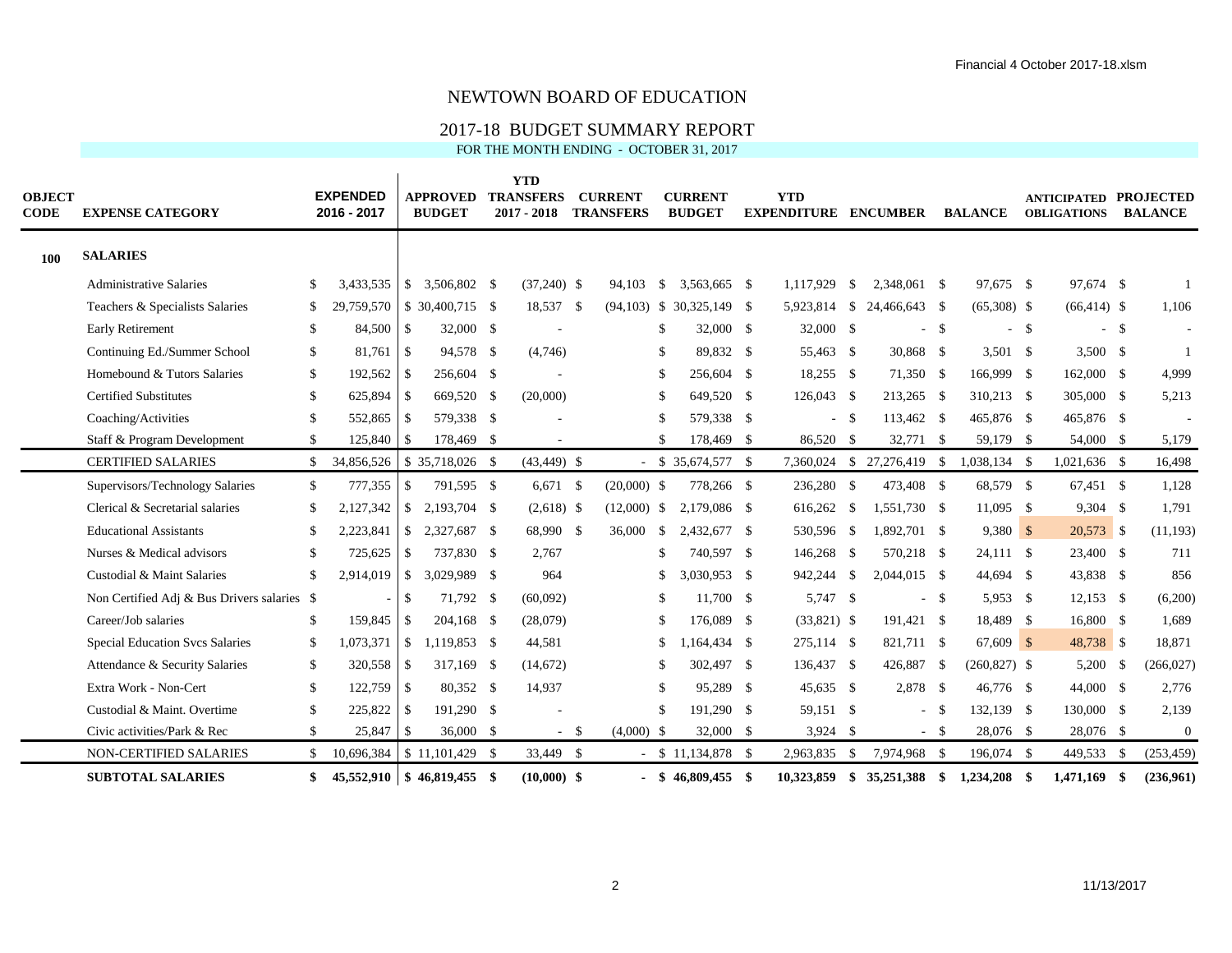## 2017-18 BUDGET SUMMARY REPORT

FOR THE MONTH ENDING - OCTOBER 31, 2017

| <b>OBJECT</b><br><b>CODE</b> | <b>EXPENSE CATEGORY</b>                                                                       |                                | <b>EXPENDED</b><br>2016 - 2017 |                | <b>APPROVED</b><br><b>BUDGET</b> | <b>YTD</b><br><b>TRANSFERS</b><br>$2017 - 2018$ |        | <b>CURRENT</b><br><b>TRANSFERS</b> |           | <b>CURRENT</b><br><b>BUDGET</b> | <b>YTD</b><br><b>EXPENDITURE</b> |      | <b>ENCUMBER</b>           |        | <b>BALANCE</b>             |        | <b>ANTICIPATED PROJECTED</b><br><b>OBLIGATIONS</b> |        | <b>BALANCE</b> |
|------------------------------|-----------------------------------------------------------------------------------------------|--------------------------------|--------------------------------|----------------|----------------------------------|-------------------------------------------------|--------|------------------------------------|-----------|---------------------------------|----------------------------------|------|---------------------------|--------|----------------------------|--------|----------------------------------------------------|--------|----------------|
| 200                          | <b>EMPLOYEE BENEFITS</b>                                                                      |                                |                                |                |                                  |                                                 |        |                                    |           |                                 |                                  |      |                           |        |                            |        |                                                    |        |                |
|                              | Medical & Dental Expenses                                                                     | <sup>\$</sup>                  | 8,829,669                      | <sup>S</sup>   | 8,835,482 \$                     |                                                 |        |                                    | \$        | 835,482 \$<br>-8.               | 4,461,237                        | - \$ | 4,343,204 \$              |        | 31.041 \$                  |        | 30,932 \$                                          |        | 109            |
|                              | Life Insurance                                                                                | -S                             | 83,841                         | $\overline{1}$ | 86,329 \$                        |                                                 |        |                                    | \$        | 86,329 \$                       | $35,191$ \$                      |      |                           | $-$ \$ | 51,138 \$                  |        | 50,845 \$                                          |        | 293            |
|                              | FICA & Medicare                                                                               | <sup>\$</sup>                  | 1,391,811                      | $\vert$ \$     | 1,441,193 \$                     |                                                 |        |                                    |           | $,441,193$ \$                   | 351,304 \$                       |      | $\blacksquare$            | - \$   | 1,089,889 \$               |        | 1,104,889 \$                                       |        | (15,000)       |
|                              | Pensions                                                                                      | <sup>\$</sup>                  | $611,619$ \$                   |                | 662,888 \$                       |                                                 |        |                                    | \$        | 662,888 \$                      | 612,428 \$                       |      | $4,461$ \$                |        | 45,999 \$                  |        | 57,500 \$                                          |        | (11,501)       |
|                              | Unemployment & Employee Assist.                                                               | <sup>\$</sup>                  |                                |                | 87,000 \$                        |                                                 |        |                                    | \$        | 87,000 \$                       | 8,740 \$                         |      |                           | $-$ \$ | 78,260 \$                  |        | 77,550 \$                                          |        | 710            |
|                              | Workers Compensation                                                                          | S                              | 502,885 \$                     |                | 517,430 \$                       |                                                 | $-$ \$ | $(13,000)$ \$                      |           | 504,430 \$                      | 262,600 \$                       |      | 240,401 \$                |        | $1,428$ \$                 |        |                                                    | $-$ \$ | 1,428          |
|                              | <b>SUBTOTAL EMPLOYEE BENEFITS \$</b>                                                          |                                | 11,471,657                     |                | $$11,630,322$ \,                 |                                                 | - \$   |                                    |           | $(13,000)$ \$ 11,617,322 \$     | 5,731,501 \$                     |      | 4,588,066 \$              |        | 1,297,755                  | - \$   | 1,321,716 \$                                       |        | (23,961)       |
| 300                          | <b>PROFESSIONAL SERVICES</b><br><b>Professional Services</b><br>Professional Educational Ser. | <sup>\$</sup><br><sup>\$</sup> | 575,862 \$<br>$192,957$ \$     |                | 614,472 \$<br>248,649 \$         |                                                 |        |                                    | \$<br>\$. | 614,472 \$<br>248,649 \$        | 128,549 \$<br>82,401 \$          |      | 196,331 \$<br>$17,131$ \$ |        | $289,591$ \$<br>149,117 \$ |        | 287,657 \$<br>145,000 \$                           |        | 1,934<br>4,117 |
|                              | <b>SUBTOTAL PROFESSIONAL SVCS \$</b>                                                          |                                | 768,820                        | -\$            | 863,121 \$                       |                                                 | $-$ \$ | - \$                               |           | 863,121 \$                      | 210,951 \$                       |      | 213,462 \$                |        | 438,708 \$                 |        | 432,657 \$                                         |        | 6,051          |
| 400                          | <b>PURCHASED PROPERTY SVCS</b>                                                                |                                |                                |                |                                  |                                                 |        |                                    |           |                                 |                                  |      |                           |        |                            |        |                                                    |        |                |
|                              | Buildings & Grounds Services                                                                  | \$                             | 706,299 \$                     |                | 713,100 \$                       |                                                 |        |                                    | \$        | 713,100 \$                      | 331,577 \$                       |      | 302,534 \$                |        | 78,988 \$                  |        | 75,000 \$                                          |        | 3,988          |
|                              | Utility Services - Water & Sewer                                                              | \$                             | $124,917$ \$                   |                | 127,464 \$                       |                                                 |        |                                    | \$        | 127,464 \$                      | $30,150$ \$                      |      |                           | $-$ \$ | 97,314 \$                  |        | 94,000 \$                                          |        | 3,314          |
|                              | Building, Site & Emergency Repairs                                                            | \$                             | 517,986 \$                     |                | 460,850 \$                       |                                                 |        |                                    | \$        | 460,850 \$                      | 140,525 \$                       |      | 118,436 \$                |        | 201,889 \$                 |        | 200,000 \$                                         |        | 1,889          |
|                              | <b>Equipment Repairs</b>                                                                      | \$                             | 297,102 \$                     |                | 279,712 \$                       | $\overline{\phantom{a}}$                        |        |                                    | \$        | 279,712 \$                      | 94,881 \$                        |      | 36,346 \$                 |        | 148,486 \$                 |        | 145,000 \$                                         |        | 3,486          |
|                              | Rentals - Building & Equipment                                                                | \$                             | 263,619 \$                     |                | 272,923 \$                       |                                                 |        |                                    | \$        | 272,923 \$                      | 118,423 \$                       |      | 106,347 \$                |        | 48,153 \$                  |        | 47,500 \$                                          |        | 653            |
|                              | Building & Site Improvements                                                                  | <sup>\$</sup>                  | $439,942$ \$                   |                | 23,773 \$                        | $\overline{\phantom{a}}$                        |        |                                    | \$        | 23,773 \$                       | 23,773 \$                        |      | $\sim$                    | - \$   |                            | $-$ \$ |                                                    | $-$ \$ |                |
|                              | <b>SUBTOTAL PUR. PROPERTY SER.</b>                                                            |                                |                                |                | 1.877.822 \$                     | $\sim$                                          | - \$   | - \$                               |           | 1,877,822 \$                    | 739,329 \$                       |      | 563,663                   | - \$   | 574.830 \$                 |        | 561,500 \$                                         |        | 13,330         |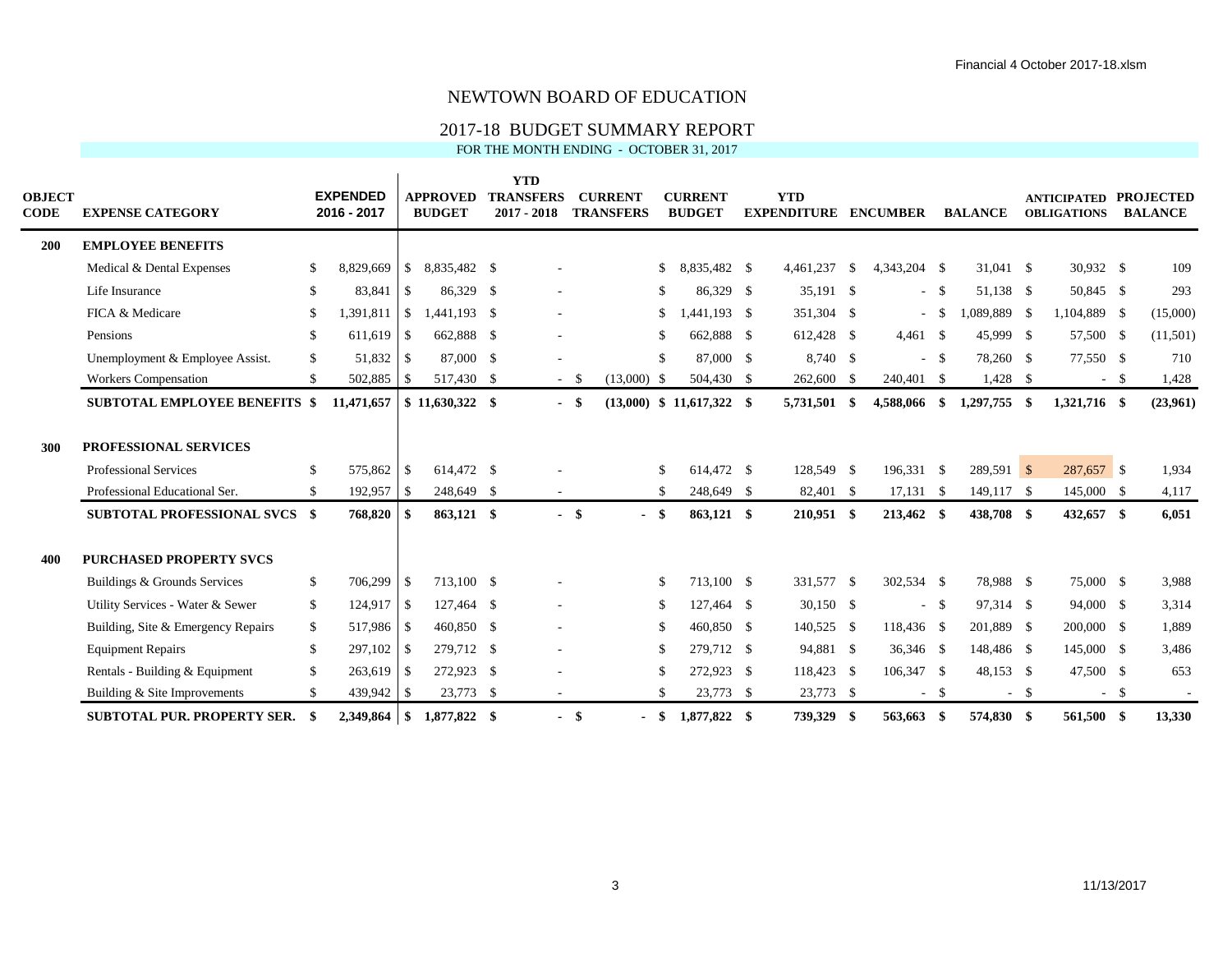## 2017-18 BUDGET SUMMARY REPORT

FOR THE MONTH ENDING - OCTOBER 31, 2017

| <b>OBJECT</b><br><b>CODE</b> | <b>EXPENSE CATEGORY</b>               |               | <b>EXPENDED</b><br>2016 - 2017 |               | <b>APPROVED</b><br><b>BUDGET</b> | <b>YTD</b><br><b>TRANSFERS</b><br>$2017 - 2018$ |      | <b>CURRENT</b><br><b>TRANSFERS</b> |      | <b>CURRENT</b><br><b>BUDGET</b> | <b>YTD</b><br><b>EXPENDITURE</b> |      | <b>ENCUMBER</b> |        | <b>BALANCE</b>    |      | <b>ANTICIPATED</b><br><b>OBLIGATIONS</b> | <b>PROJECTED</b><br><b>BALANCE</b> |
|------------------------------|---------------------------------------|---------------|--------------------------------|---------------|----------------------------------|-------------------------------------------------|------|------------------------------------|------|---------------------------------|----------------------------------|------|-----------------|--------|-------------------|------|------------------------------------------|------------------------------------|
| 500                          | <b>OTHER PURCHASED SERVICES</b>       |               |                                |               |                                  |                                                 |      |                                    |      |                                 |                                  |      |                 |        |                   |      |                                          |                                    |
|                              | <b>Contracted Services</b>            | \$            | 468,842                        | <sup>\$</sup> | 575,152 \$                       | 10,000                                          |      |                                    | \$.  | 585,152 \$                      | 320,672 \$                       |      | $67,228$ \$     |        | 197,252 \$        |      | 194,500 \$                               | 2,752                              |
|                              | <b>Transportation Services</b>        | <sup>\$</sup> | 4,196,264                      | <sup>\$</sup> | 4,212,681 \$                     |                                                 |      |                                    |      | $4,212,681$ \$                  | 882,362                          | - \$ | 2,568,954 \$    |        | $761,365$ \$      |      | 799,365 \$                               | (38,000)                           |
|                              | Insurance - Property & Liability      | -S            | 381,160                        | \$            | 399,012 \$                       | $\sim$                                          | - \$ | 13,000 \$                          |      | 412,012 \$                      | 233,500 \$                       |      | 175,156 \$      |        | $3,355$ \$        |      | $2,500$ \$                               | 855                                |
|                              | Communications                        | \$            | 143,318 \$                     |               | 155,694 \$                       |                                                 |      |                                    | \$.  | 155,694 \$                      | 56,853 \$                        |      | 87,962 \$       |        | 10,879 \$         |      | $10,000 \quad$ \$                        | 879                                |
|                              | <b>Printing Services</b>              | <sup>\$</sup> | $32,951$ \$                    |               | 35,293 \$                        | $\overline{\phantom{a}}$                        |      |                                    |      | 35,293 \$                       | 5,032 \$                         |      | 6,977 \$        |        | 23,285 \$         |      | 22,700 \$                                | 585                                |
|                              | Tuition - Out of District             | <sup>\$</sup> | 3,202,382                      | <sup>\$</sup> | 2,014,771 \$                     |                                                 |      |                                    |      | 2,014,771 \$                    | 1,737,230                        | - \$ | 2,902,317       | -S     | $(2,624,776)$ \$  |      |                                          | $(1,060,565)$ \$ $(1,564,211)$     |
|                              | Student Travel & Staff Mileage        | <sup>\$</sup> | 231,325                        | \$            | 213,397 \$                       |                                                 |      |                                    |      | 213,397 \$                      | $40,401$ \$                      |      | 121,225         | - \$   | 51,771 \$         |      | 51,500 \$                                | 271                                |
|                              | <b>SUBTOTAL OTHER PURCHASED SI \$</b> |               | 8,656,242                      | SS.           | 7,606,000 \$                     | $10,000$ \$                                     |      | 13,000                             | S.   | 7,629,000 \$                    | 3,276,050                        | -S   | 5,929,819       |        | $$(1,576,869)$ \, |      | 20,000                                   | \$(1,596,869)                      |
| 600                          | <b>SUPPLIES</b>                       |               |                                |               |                                  |                                                 |      |                                    |      |                                 |                                  |      |                 |        |                   |      |                                          |                                    |
|                              | Instructional & Library Supplies      | <sup>\$</sup> | 834,174                        | $\sqrt{S}$    | 777,524 \$                       |                                                 |      |                                    | \$   | 777,524 \$                      | 383,528 \$                       |      | 70,110 \$       |        | 323,886 \$        |      | 320,000 \$                               | 3,886                              |
|                              | Software, Medical & Office Sup.       | <sup>\$</sup> | 222,049 \$                     |               | 156,753 \$                       |                                                 |      |                                    | \$   | 156,753 \$                      | 35,499 \$                        |      | 29,988 \$       |        | 91,267 \$         |      | 89,000 \$                                | 2,267                              |
|                              | <b>Plant Supplies</b>                 | \$            | 393,852                        | $\sqrt{3}$    | 411,000 \$                       | $\overline{\phantom{a}}$                        |      |                                    | S    | 411,000 \$                      | 102,662 \$                       |      | 64,016 \$       |        | 244,322 \$        |      | 241,000 \$                               | 3,322                              |
|                              | Electric                              | <sup>\$</sup> | 1,282,498                      | <sup>S</sup>  | 1,318,911 \$                     | $\overline{\phantom{a}}$                        |      |                                    |      | $.318.911$ \$                   | 334,684 \$                       |      | $\sim$          | - \$   | 984,227 \$        |      | 999,227 \$                               | (15,000)                           |
|                              | Propane & Natural Gas                 | \$            | 357.111                        | $\sqrt{3}$    | 390,800 \$                       |                                                 |      |                                    |      | 390,800 \$                      | 44,910 \$                        |      | $\sim$          | - \$   | 345,890 \$        |      | 335,854 \$                               | 10,036                             |
|                              | Fuel Oil                              | \$            | 202,843                        | $\sqrt{S}$    | 278,980 \$                       |                                                 |      |                                    | \$   | 278,980 \$                      | 38,250 \$                        |      |                 | $-$ \$ | 240,730 \$        |      | 240,730 \$                               |                                    |
|                              | Fuel For Vehicles & Equip.            | \$            | 198,134 \$                     |               | 213,742 \$                       |                                                 |      |                                    |      | 213,742 \$                      | 37,084 \$                        |      | $\sim$          | - \$   | 176,658 \$        |      | 187,793 \$                               | (11, 135)                          |
|                              | Textbooks                             | <sup>\$</sup> | $342,002$ \$                   |               | $26,022$ \$                      | $\sim$                                          |      |                                    | \$.  | 26,022 \$                       | $6,798$ \$                       |      | 1,879           | - \$   | $17,345$ \$       |      | 17,345 \$                                |                                    |
|                              | <b>SUBTOTAL SUPPLIES</b>              | \$            | $3,832,662$ \$                 |               | 3,573,732 \$                     | $\blacksquare$                                  | - \$ |                                    | - \$ | 3,573,732 \$                    | 983.415 \$                       |      | 165,992         | -\$    | 2,424,325         | - \$ | 2.430.949 \$                             | (6,624)                            |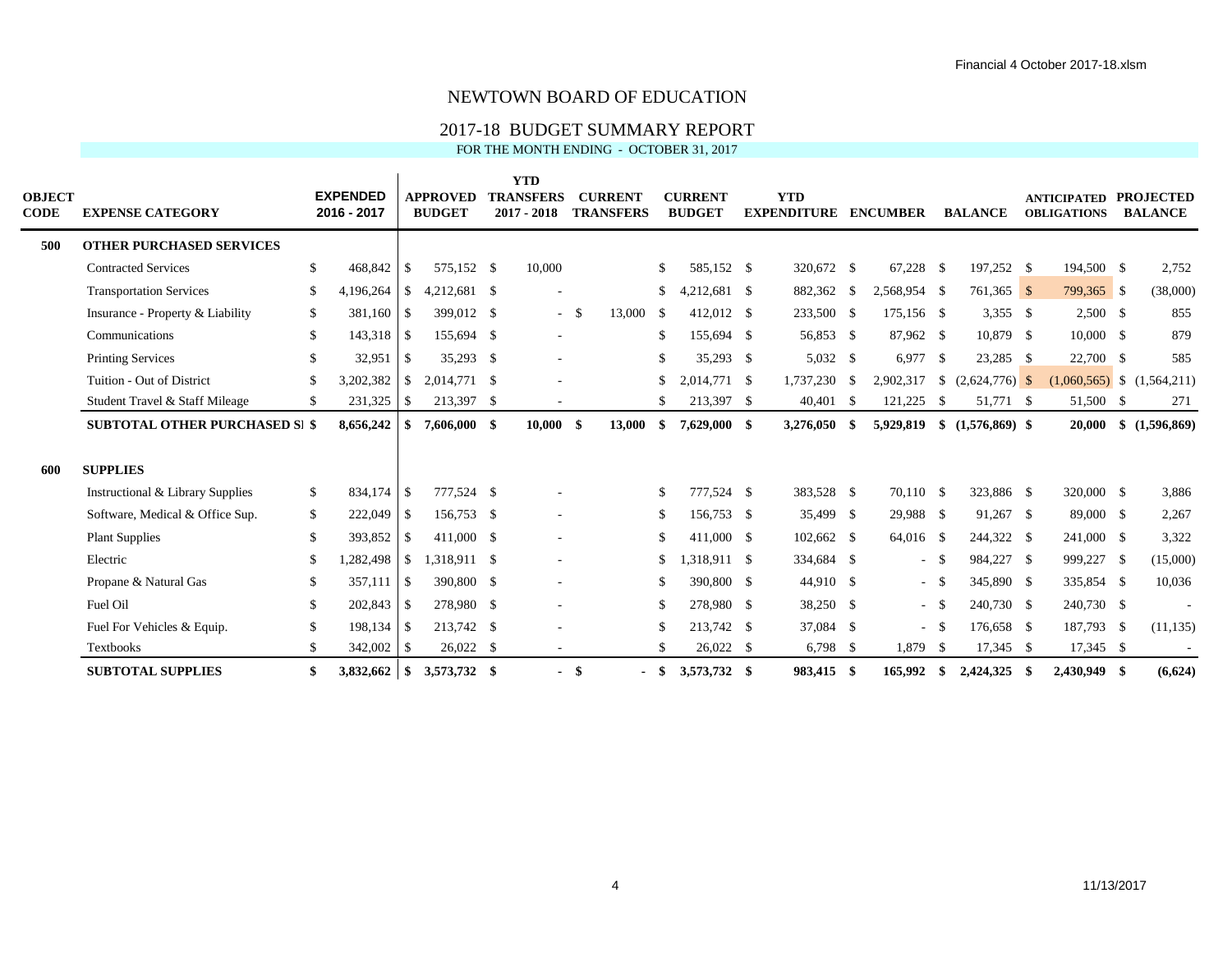## 2017-18 BUDGET SUMMARY REPORT

FOR THE MONTH ENDING - OCTOBER 31, 2017

| <b>OBJECT</b><br><b>CODE</b> | <b>EXPENSE CATEGORY</b>       |     | <b>EXPENDED</b><br>2016 - 2017 |      | <b>APPROVED</b><br><b>BUDGET</b> |        | <b>YTD</b><br><b>TRANSFERS</b><br>$2017 - 2018$ |      | <b>CURRENT</b><br><b>TRANSFERS</b> |     | <b>CURRENT</b><br><b>BUDGET</b> |        | YTD<br><b>EXPENDITURE</b> |        | <b>ENCUMBER</b> |        | <b>BALANCE</b> |        | <b>ANTICIPATED</b><br><b>OBLIGATIONS</b> |        | <b>PROJECTED</b><br><b>BALANCE</b> |
|------------------------------|-------------------------------|-----|--------------------------------|------|----------------------------------|--------|-------------------------------------------------|------|------------------------------------|-----|---------------------------------|--------|---------------------------|--------|-----------------|--------|----------------|--------|------------------------------------------|--------|------------------------------------|
| 700                          | <b>PROPERTY</b>               |     |                                |      |                                  |        |                                                 |      |                                    |     |                                 |        |                           |        |                 |        |                |        |                                          |        |                                    |
|                              | Capital Improvements (Sewers) | \$  | 218,541                        | S    |                                  | $-$ \$ | $\sim$                                          |      |                                    | \$. |                                 | $-$ \$ |                           | $-$ \$ |                 | $-$ \$ |                | $-$ \$ |                                          | $-$ \$ |                                    |
|                              | Technology Equipment          | \$  | 528,360                        | l S  | 547,650 \$                       |        | $\overline{\phantom{a}}$                        |      |                                    | \$  | 547,650 \$                      |        | 317,280 \$                |        | 39,724 \$       |        | 190,646 \$     |        | 188,000 \$                               |        | 2,646                              |
|                              | Other Equipment               | \$  | 127,945                        | -S   | $9,200$ \$                       |        | $\overline{\phantom{a}}$                        |      |                                    |     | $9,200$ \$                      |        | $2,604$ \$                |        | $3,242$ \$      |        | $3,354$ \$     |        | $3,354$ \$                               |        | $\overline{0}$                     |
|                              | <b>SUBTOTAL PROPERTY</b>      | SS. | 874,846                        | - 35 | 556,850 \$                       |        | $\blacksquare$                                  | - \$ | - \$                               |     | 556,850 \$                      |        | 319,884 \$                |        | 42,966 \$       |        | $194,000$ \$   |        | 191,354 \$                               |        | 2,646                              |
| 800                          | <b>MISCELLANEOUS</b>          |     |                                |      |                                  |        |                                                 |      |                                    |     |                                 |        |                           |        |                 |        |                |        |                                          |        |                                    |
|                              | Memberships                   | \$  | 60,122                         | S    | 68,655 \$                        |        | $\overline{\phantom{a}}$                        |      |                                    | \$. | 68,655 \$                       |        | 48,699 \$                 |        | $1,476$ \$      |        | 18,481 \$      |        | 17,000 \$                                |        | 1,481                              |
|                              | <b>SUBTOTAL MISCELLANEOUS</b> | \$  | 60,122                         | - \$ | 68,655 \$                        |        | $\overline{\phantom{a}}$                        | - \$ | $-$ \$                             |     | 68,655 \$                       |        | 48,699 \$                 |        | $1,476$ \$      |        | 18,481 \$      |        | $17,000$ \$                              |        | 1,481                              |
|                              | <b>TOTAL LOCAL BUDGET</b>     |     | 73,567,123   \$72,995,957      |      |                                  | -SI    |                                                 | - 5  |                                    |     | $-$ \$ 72,995,957               | - \$   | 21,633,687                | -86    | 46,756,833      | - SS   | 4,605,438      | - 56   | 6,446,345                                |        | (1,840,908)                        |

*(Unaudited)* **Addition 'DUE" to Current: \$ 1,344,717 Balance After Adjustment \$ (496,191)**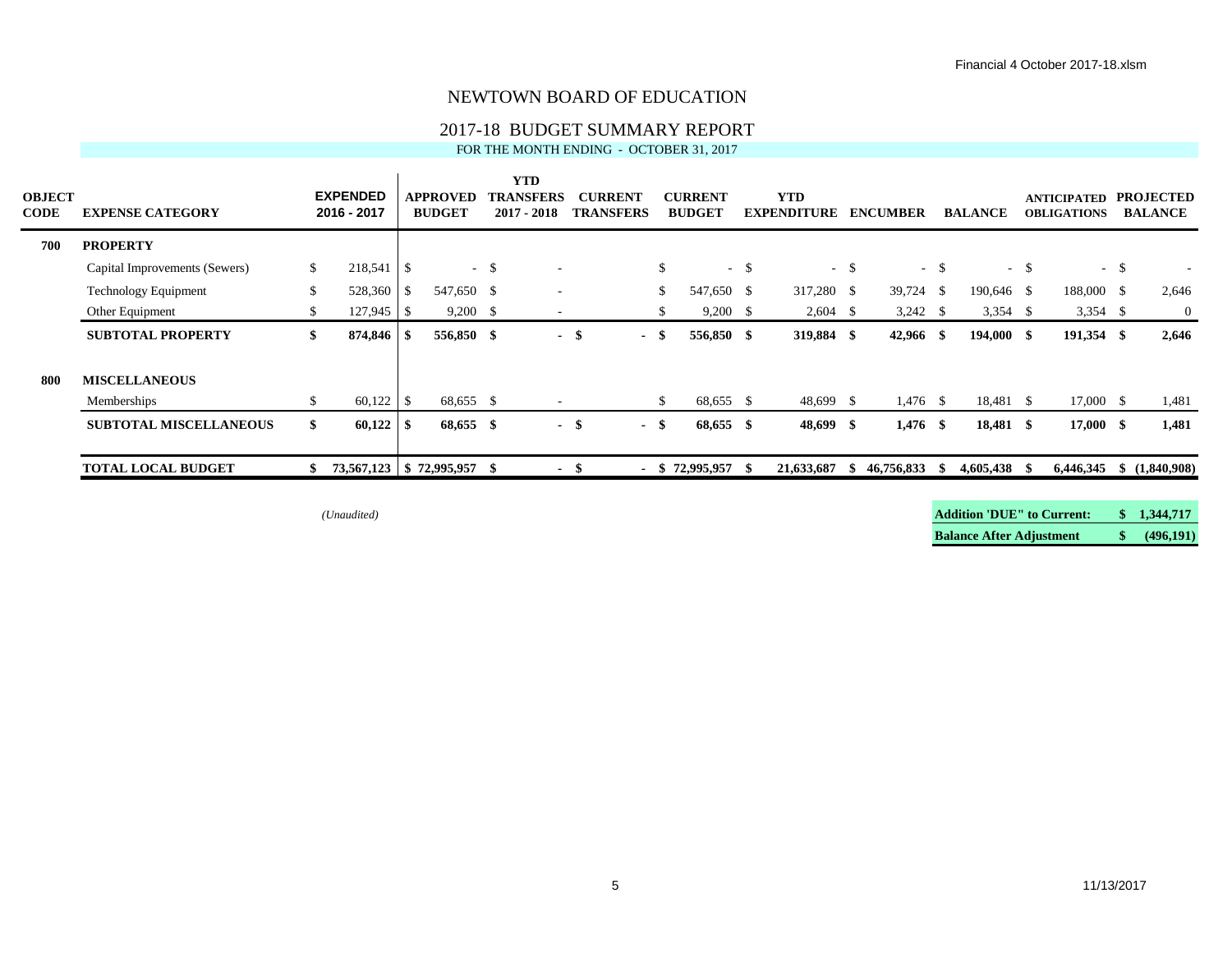#### 2017-18 BUDGET SUMMARY REPORT

FOR THE MONTH ENDING - OCTOBER 31, 2017

 $\mathbf{r}$ 

| <b>OBJECT</b> |                         | <b>EXPENDED</b> | APPROVED      | <b>TRANSFERS</b> | <b>CURRENT</b>        | <b>CURRENT</b> |                    |                 |                | ANTICIPATED        | <b>PROJECTED</b> |
|---------------|-------------------------|-----------------|---------------|------------------|-----------------------|----------------|--------------------|-----------------|----------------|--------------------|------------------|
| <b>CODF</b>   | <b>EXPENSE CATEGORY</b> | 2016 - 2017     | <b>BUDGET</b> |                  | 2017 - 2018 TRANSFERS | <b>BUDGET</b>  | <b>EXPENDITURE</b> | <b>ENCUMBER</b> | <b>BALANCE</b> | <b>OBLIGATIONS</b> | <b>BALANCE</b>   |

|                                                         | 2017-18<br><b>APPROVED</b> |                 |                | $\frac{0}{0}$   |
|---------------------------------------------------------|----------------------------|-----------------|----------------|-----------------|
| <b>BOARD OF EDUCATION FEES &amp; CHARGES - SERVICES</b> | <b>BUDGET</b>              | <b>RECEIVED</b> | <b>BALANCE</b> | <b>RECEIVED</b> |
| <b>LOCAL TUITION</b>                                    | \$30,800                   | \$9,959         | \$20,841       | 32.33%          |
| <b>HIGH SCHOOL FEES</b>                                 |                            |                 |                |                 |
| PAY FOR PARTICIPATION IN SPORTS                         | \$7,370                    | \$7,370         | \$0            | 100.00%         |
| <b>PARKING PERMITS</b>                                  | \$20,000                   | \$20,000        | \$0            | 100.00%         |
| <b>CHILD DEVELOPMENT</b>                                | \$8,000                    | \$8,000         | \$0            | 100.00%         |
|                                                         | \$35,370                   | \$35,370        | \$0            | 100.00%         |
| <b>MISCELLANEOUS FEES</b>                               | \$4,000                    | \$656           | \$3,344        | 16.41%          |
| TOTAL SCHOOL GENERATED FEES                             | \$70,170                   | \$45,985        | \$24,185       | 65.53%          |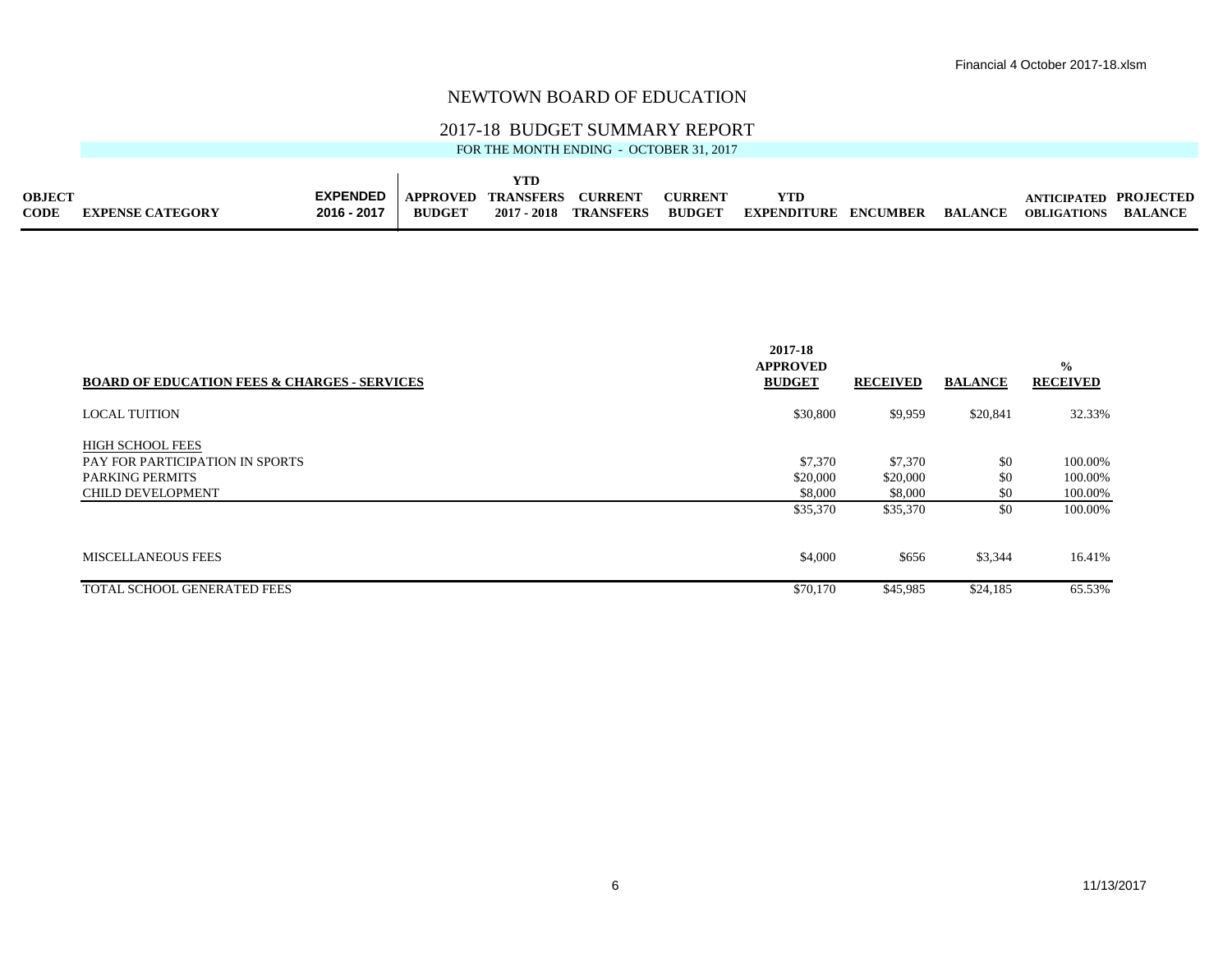## BUDGET SUMMARY REPORT

FOR THE MONTH ENDING - OCTOBER 31, 2017

#### **OFFSETTING REVENUE INCLUDED IN ANTICIPATED OBLIGATIONS**

|     | <b>OBJECT EXPENSE CATEGORY</b>                                |                          | <b>BUDGETED</b>          |                          |                      | <b>Change due to State Budget</b> |                    | <b>ANTICIPATED</b>       |                         | <b>FEB RECEIVED</b> | <b>MAY RECEIVED</b> |
|-----|---------------------------------------------------------------|--------------------------|--------------------------|--------------------------|----------------------|-----------------------------------|--------------------|--------------------------|-------------------------|---------------------|---------------------|
| 100 | <b>SALARIES</b>                                               | \$                       | $(29,301)$ \$            | $\overline{\phantom{a}}$ | $\mathbb{S}$         |                                   | \$                 | $(29,301)$ \$            |                         | \$                  | \$                  |
| 200 | <b>EMPLOYEE BENEFITS</b>                                      | \$                       | $-5$                     | $\overline{\phantom{a}}$ | \$                   |                                   | $\mathcal{S}$      |                          | $\mathbb{S}$            | $\mathcal{S}$       |                     |
| 300 | PROFESSIONAL SERVICES                                         | \$                       | $(10,490)$ \$            | $\overline{\phantom{a}}$ | \$                   |                                   | \$                 | $(10,490)$ \$            |                         | \$                  |                     |
| 400 | PURCHASED PROPERTY SERV.                                      | \$                       | - \$                     | $\overline{\phantom{a}}$ | \$                   |                                   | - \$               |                          | $\mathbb{S}$            |                     |                     |
| 500 | <b>OTHER PURCHASED SERVICES</b>                               | $\mathcal{S}$            | $(2,365,717)$ \$         |                          | $\mathbf{\hat{S}}$   | 1,031,481 \$                      |                    | (1, 334, 236)            | \$                      |                     |                     |
| 600 | <b>SUPPLIES</b>                                               | $\mathcal{S}$            | - \$<br>÷                |                          | $\mathbf{\hat{s}}$   | ÷                                 | \$                 |                          | $\mathcal{S}$           | $\mathcal{S}$       | $\mathbf{\hat{S}}$  |
| 700 | <b>PROPERTY</b>                                               | $\mathcal{S}$            | $\sim$                   | \$                       | \$                   |                                   | \$                 |                          | $\mathcal{S}$           | \$                  | \$                  |
| 800 | <b>MISCELLANEOUS</b>                                          | \$                       | $-5$                     |                          | \$                   |                                   | -\$                |                          | $\mathbf{\$}$           | - \$<br>- \$        |                     |
|     | TOTAL GENERAL FUND BUDGET                                     | \$                       | $(2,405,508)$ \$         |                          | \$                   | 1,031,481 \$                      |                    | $(1,374,027)$ \$         | $-$ \$                  | $-$ \$              |                     |
|     |                                                               |                          |                          |                          |                      |                                   |                    |                          |                         |                     |                     |
| 100 | <b>SALARIES</b>                                               |                          |                          |                          |                      |                                   |                    |                          |                         |                     |                     |
|     | <b>Administrative Salaries</b>                                |                          |                          |                          | \$                   |                                   |                    |                          | -\$                     |                     |                     |
|     | Teachers & Specialists Salaries                               |                          |                          |                          | \$                   |                                   | $\mathbf{\hat{S}}$ |                          | \$                      | \$<br>$-5$          |                     |
|     | <b>Early Retirement</b>                                       |                          |                          |                          | \$                   |                                   |                    |                          | $\mathcal{S}$           |                     |                     |
|     | Continuing Ed./Summer School                                  |                          |                          |                          | \$                   |                                   |                    |                          |                         |                     |                     |
|     | Homebound & Tutors Salaries                                   |                          |                          |                          |                      |                                   |                    |                          |                         |                     |                     |
|     | <b>Certified Substitutes</b>                                  |                          |                          |                          |                      |                                   |                    |                          |                         |                     |                     |
|     | Coaching/Activities                                           |                          |                          |                          | $\mathbf{\hat{S}}$   |                                   |                    |                          |                         |                     |                     |
|     | Staff & Program Development                                   | \$                       |                          |                          | $\mathbf{\hat{s}}$   |                                   |                    |                          |                         |                     |                     |
|     | <b>CERTIFIED SALARIES</b>                                     | $\overline{\mathcal{S}}$ | $-5$                     |                          | $\mathcal{S}$        | $-$ \$                            |                    | $\sim$                   | $\mathcal{S}$<br>$-$ \$ | $-$ \$              |                     |
|     | Supervisors/Technology Salaries                               | \$                       | $\overline{\phantom{a}}$ |                          | $\mathbf{\hat{S}}$   |                                   |                    |                          | $\mathcal{S}$           |                     |                     |
|     | Clerical & Secretarial salaries                               | <sup>\$</sup>            |                          |                          | $\mathbf{\hat{S}}$   |                                   |                    |                          | -S                      |                     |                     |
|     | <b>Educational Assistants</b>                                 |                          | (12,715)                 |                          | \$                   |                                   | \$                 | (12,715)                 | $\sqrt[6]{\frac{1}{2}}$ | \$<br>$-5$          |                     |
|     | Nurses & Medical advisors                                     |                          |                          |                          | \$                   |                                   | $\mathcal{S}$      |                          | $\mathbf{\$}$           | \$                  | $\mathcal{S}$       |
|     | Custodial & Maint Salaries                                    |                          |                          |                          | \$                   |                                   |                    |                          | $\mathcal{S}$           |                     |                     |
|     | Non Certified Salary Adjustment                               |                          |                          |                          |                      |                                   |                    |                          |                         |                     |                     |
|     | Career/Job salaries                                           |                          |                          |                          | $\mathbf{\hat{s}}$   |                                   |                    |                          |                         |                     |                     |
|     | <b>Special Education Svcs Salaries</b>                        |                          | (16,586)                 |                          | \$                   |                                   | $\mathbf{\$}$      | (16, 586)                | -\$                     | \$                  | \$                  |
|     | Attendance & Security Salaries                                |                          |                          |                          |                      |                                   |                    |                          |                         |                     | \$                  |
|     | Extra Work - Non-Cert                                         |                          |                          |                          |                      |                                   |                    |                          |                         |                     |                     |
|     | Custodial & Maint. Overtime                                   |                          |                          |                          | \$.                  |                                   |                    |                          |                         |                     |                     |
|     | Civic activities/Park & Rec                                   | \$                       |                          |                          | $\mathcal{S}$        |                                   |                    |                          | \$                      |                     |                     |
|     | NON-CERTIFIED SALARIES                                        | $\mathbb{S}$             | $(29,301)$ \$            |                          | $\mathbf{\hat{S}}$   | $-$ \$                            |                    | $(29,301)$ \$            | $-$ \$                  | $-$ \$              |                     |
|     | <b>SUBTOTAL SALARIES</b>                                      | \$                       | $(29,301)$ \$            |                          | $\mathbf{s}$         | $-$ \$                            |                    | $(29,301)$ \$            | $-$ \$                  | $-$ \$              |                     |
| 200 | <b>EMPLOYEE BENEFITS</b><br><b>SUBTOTAL EMPLOYEE BENEFITS</b> | \$                       | -\$<br>$\sim$            | $\blacksquare$           | $\overline{\bullet}$ | $-$ \$                            |                    | $\overline{\phantom{0}}$ | \$<br>$-$ \$            | $-$ \$              |                     |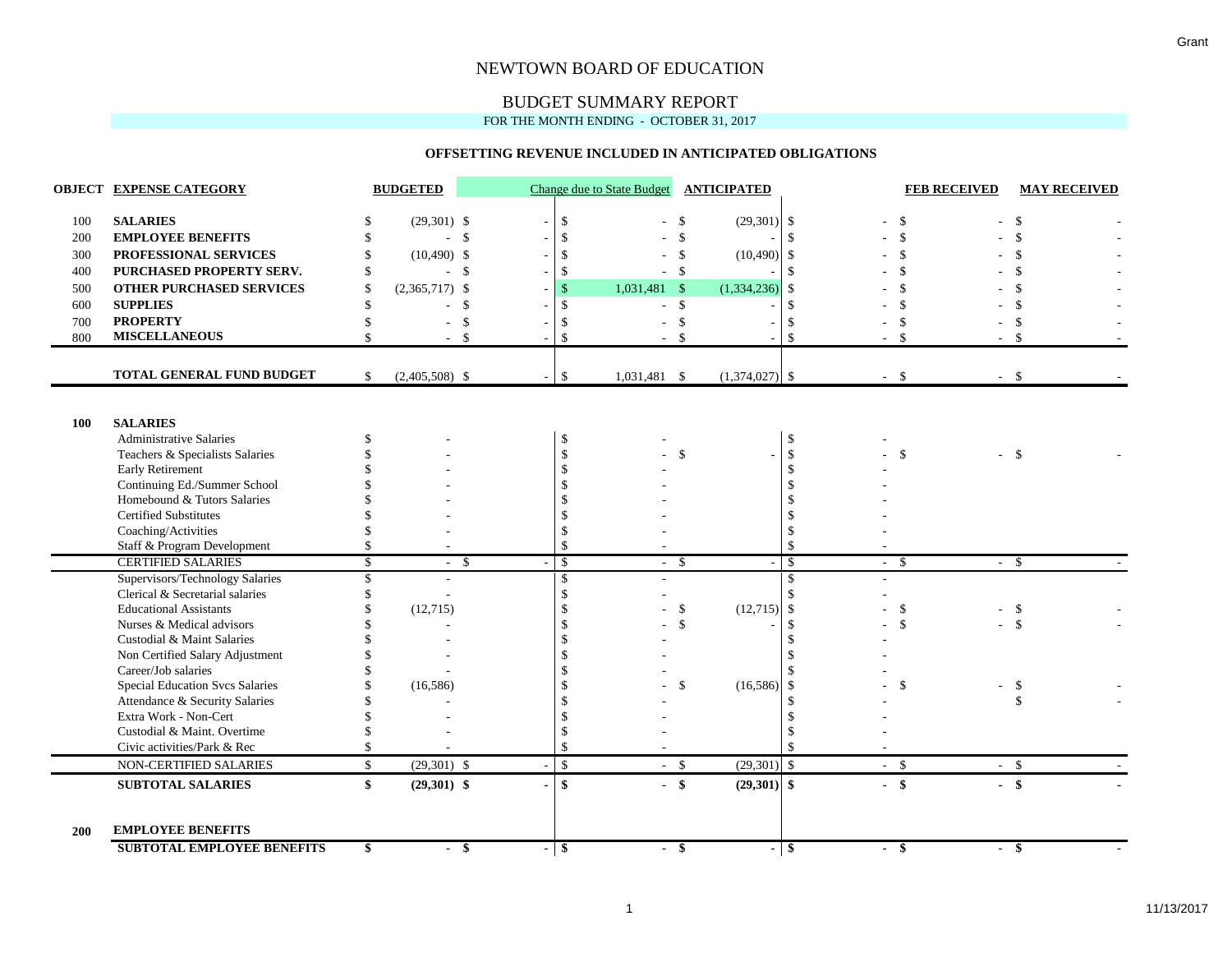#### FOR THE MONTH ENDING - OCTOBER 31, 2017

#### **OFFSETTING REVENUE INCLUDED IN ANTICIPATED OBLIGATIONS**

|     | <b>OBJECT EXPENSE CATEGORY</b>                                                                                                                                                                                                                   |                           | <b>BUDGETED</b>           |  |                                                                                | <b>Change due to State Budget</b> |               | <b>ANTICIPATED</b>        |                                          | $\overline{\mathbf{0}}$  |                               | <b>FEB RECEIVED</b> | <b>MAY RECEIVED</b>                         |
|-----|--------------------------------------------------------------------------------------------------------------------------------------------------------------------------------------------------------------------------------------------------|---------------------------|---------------------------|--|--------------------------------------------------------------------------------|-----------------------------------|---------------|---------------------------|------------------------------------------|--------------------------|-------------------------------|---------------------|---------------------------------------------|
| 300 | PROFESSIONAL SERVICES<br><b>Professional Services</b><br>Professional Educational Ser.                                                                                                                                                           | \$<br>\$                  | (10, 490)                 |  | \$<br>$\mathsf{\$}$                                                            | $-$ \$                            |               | $(10,490)$ \$             | $\mathcal{S}$                            |                          | $-$ \$                        |                     | -\$<br>$\mathcal{S}$                        |
|     | SUBTOTAL PROFESSIONAL SVCS<br><b>PURCHASED PROPERTY SVCS</b>                                                                                                                                                                                     | \$                        | $(10,490)$ \$             |  | \$                                                                             | $-$ \$                            |               | $(10, 490)$ \$            |                                          | $-$ \$                   |                               | $-$ \$              |                                             |
| 400 | <b>SUBTOTAL PUR. PROPERTY SER.</b>                                                                                                                                                                                                               | $\mathbf{s}$              | $-$ \$                    |  | \$                                                                             |                                   |               |                           | \$                                       |                          | $-$ \$                        | $-$ \$              |                                             |
| 500 | <b>OTHER PURCHASED SERVICES</b><br><b>Contracted Services</b><br><b>Transportation Services</b><br>Insurance - Property & Liability<br>Communications<br><b>Printing Services</b><br>Tuition - Out of District<br>Student Travel & Staff Mileage | \$<br>\$<br>$\mathcal{S}$ | (311, 657)<br>(2,054,060) |  | -S<br>-S<br>\$<br>$\frac{1}{2}$<br>$\mathbb{S}$<br>$\sqrt{3}$<br>$\mathcal{S}$ | 1,031,481 \$<br>٠                 | $\mathcal{S}$ | (311, 657)<br>(1,022,579) | -\$<br>-\$<br>\$<br>-\$<br>$\mathcal{S}$ |                          | $\mathbf{s}$<br>$\mathcal{S}$ | $\overline{a}$      | \$<br>$\mathcal{S}$<br>-\$<br>$\mathcal{S}$ |
| 600 | SUBTOTAL OTHER PURCHASED SER.<br><b>SUPPLIES</b>                                                                                                                                                                                                 | \$                        | $(2,365,717)$ \$          |  | $\mathbf{s}$                                                                   | $1,031,481$ \$                    |               | $(1,334,236)$ \$          |                                          |                          | $-$ \$                        | $-$ \$              |                                             |
|     | <b>SUBTOTAL SUPPLIES</b>                                                                                                                                                                                                                         | \$                        | $-$ \$                    |  | $\mathbf{s}$                                                                   | $-$ \$                            |               |                           | -\$                                      |                          | $-$ \$                        | $-$ \$              |                                             |
| 700 | <b>PROPERTY</b>                                                                                                                                                                                                                                  |                           |                           |  |                                                                                |                                   |               |                           |                                          |                          |                               |                     |                                             |
| 800 | <b>SUBTOTAL PROPERTY</b><br><b>MISCELLANEOUS</b><br>Memberships                                                                                                                                                                                  | \$                        | $-$ \$                    |  | \$                                                                             | $-$ \$                            |               |                           | \$<br>$\mathbb{S}$                       |                          | $-$ \$                        | $-$ \$              |                                             |
|     | SUBTOTAL MISCELLANEOUS                                                                                                                                                                                                                           | \$                        | $-$ \$                    |  | \$                                                                             | $-$ \$                            |               | $\blacksquare$            | \$                                       |                          | $-$ \$                        | $-$ \$              |                                             |
|     | <b>TOTAL LOCAL BUDGET</b>                                                                                                                                                                                                                        | \$                        | $(2,405,508)$ \$          |  | \$                                                                             | $1,031,481$ \$                    |               | $(1,374,027)$ \$          |                                          |                          | $-$ \$                        | $-$ \$              |                                             |
|     | <b>Differences</b><br><b>Total difference</b>                                                                                                                                                                                                    |                           |                           |  |                                                                                |                                   |               |                           | \$<br>\$                                 | 1,031,481<br>(2,405,508) |                               |                     |                                             |
|     |                                                                                                                                                                                                                                                  |                           |                           |  |                                                                                |                                   |               |                           |                                          |                          |                               |                     |                                             |

Excess Cost and Agency placement Grants are budgeted at 75%.